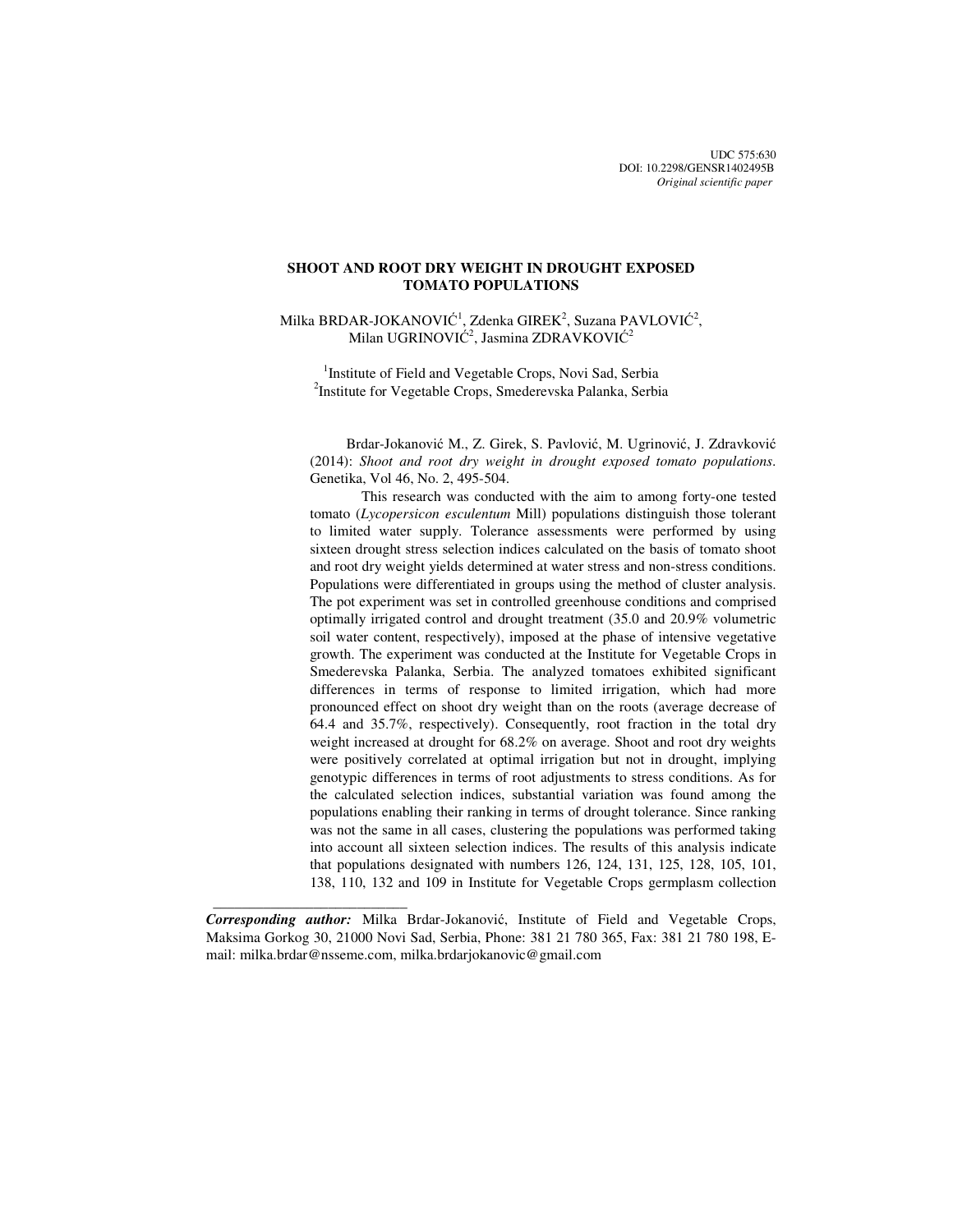exhibit satisfactory level of drought tolerance at vegetative phase and therefore may be used as parents in breeding programs.

 *Key words*: drought, stress selection indices, tomato, vegetative growth

### INTRODUCTION

Tomatoes (*Lycopersicon esculentum* Mill) are among the world's most important vegetables, occupying approximately 4.8 million ha. There is trend of increase in both tomato harvested area and yield, which is currently about 33.5 t/ha. In Serbia, the vegetable is grown on 20,000 ha with average yields of 9.5 t/ha only. Since cultivars and hybrids of local origin are generally of good yield potential, insufficient investments in technology of growing would be the explanation for such low productivity (TAKAČ *et al.*, 2007; ZDRAVKOVIĆ *et al.*, 2011; STAT. YEARB. SERB., 2012; FAO, 2014).

Water deficit is recognized as one of the major abiotic stress factors limiting agricultural production worldwide, which imposes the need for adequate irrigation in drought prone areas. However, due to limited water availability or because of inability to invest in irrigation systems, many regions have to rely on rainfed farming. Therefore, work on developing cultivars and hybrids that are tolerant to drought remains as solution for increasing crop yields without further increase in water input. Since more or less severe droughts are expected for the region of South East Europe, these studies will increasingly gain in importance (MAKSIMOVIĆ *et al.*, 2012; KRESOVIC *et al.*, 2014). The first step in breeding is to screen the available genotypes in order to distinguish the drought tolerant which will be used as starting material for crossing. However, screening tomato for drought tolerance is not an easy task. Although there are reports that the lack of water affects the number of traits, such as shoot, root and fruit dry weight, plant height, photosynthetic rate etc., there are no established selection criteria for differentiating tolerant and susceptible material (FOOLAD, 2007; WAHB-ALLAH *et al.* 2011; ZDRAVKOVIĆ *et al.*, 2013).

This study was conducted to assess drought tolerance in tomatoes exposed to water deficit at the stage of intensive vegetative growth, by using several drought stress selection indices. The second aim was to analyze the effect of drought on tomato shoots and roots.

## MATERIALS AND METHODS

Forty-one tomato populations originating from various regions of Serbia have been included in a complete randomized block trial placed in controlled greenhouse conditions. The populations are a part of the germplasm collection of the Institute for Vegetable Crops, Smederevska Palanka. The trial was set in three replications, each comprising 15 plants. Young tomato seedlings grown in optimal conditions have been transplanted in pots filled with commercial compost and irrigated to full pot holding capacity. Ten days after, drought treatment was imposed on half of the plants, while for the other half the irrigation remained the same (volumetric soil water content of 20.9 and 35.0%, respectively). The trial was completed ten days after, when the tomatoes were still at the stage of intensive vegetative growth. Soil water content measurements were made using time domain refractometer probe (TRASE, Soil Moisture Equipment Corp., USA). The plants were divided into shoots and roots, dried at  $80^{\circ}$ C and weighted. Sixteen drought stress selection indices have been calculated for particular populations on the basis of shoot and root dry weights determined at optimal irrigation (DWirr) and drought (DWdr). Means of all populations are designed in formulas as  $\overline{DW}$  and  $\overline{DW}$ . The indices are: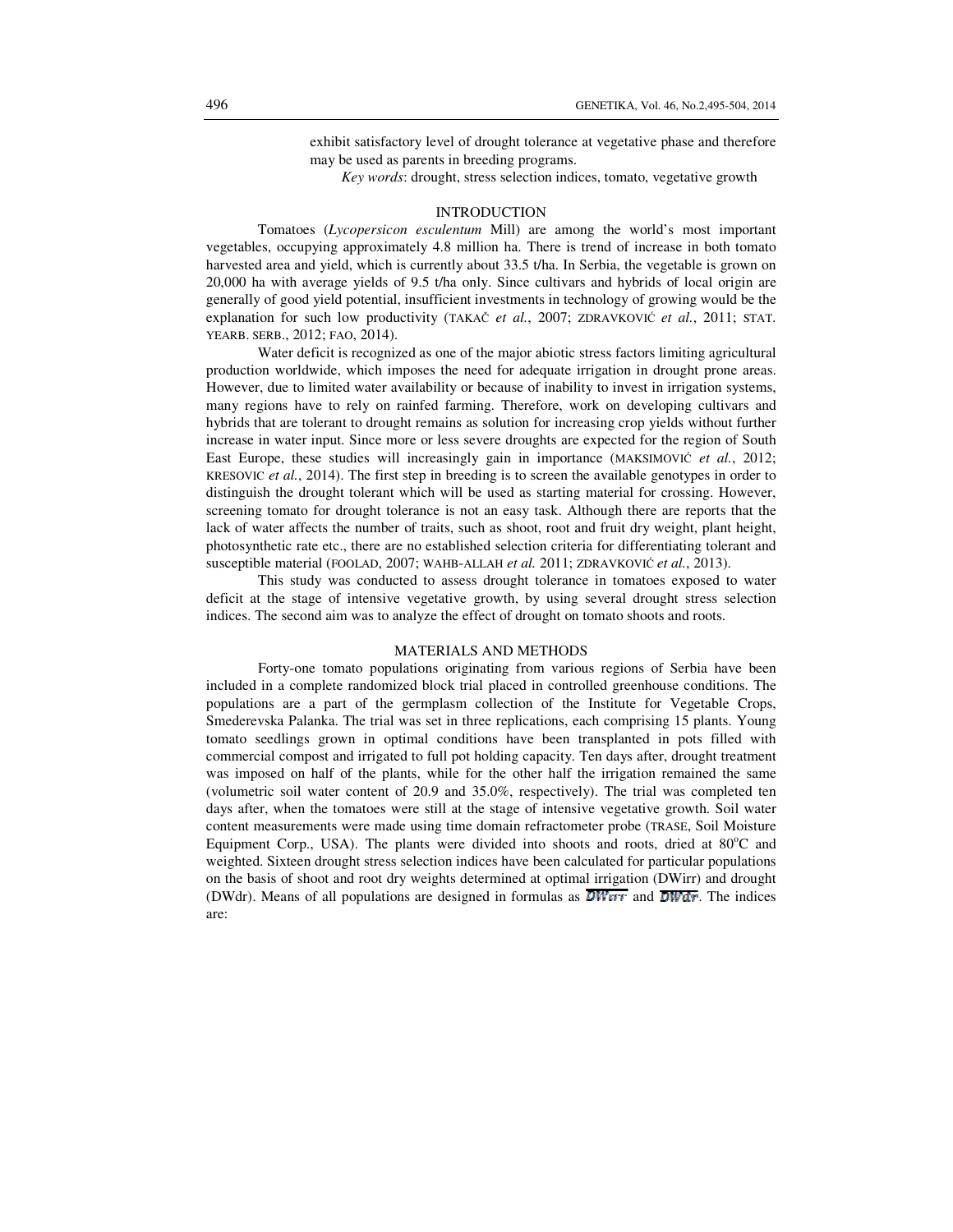Stress susceptibility index:  $SSI = [1 - (DWdr / DWirr)]/[1 - (DWdr / DWirr)]$  (FISCHER and MAURER, 1978)

Relative drought index:  $RDI = (DWdr/DWirr)/(\overline{DWdr}/\overline{DWrr})$  (FISCHER *and* WOOD, 1979)

Mean productivity:  $MP = (DW_{irr} + DW_{dr})/2$  (ROSIELLE and HAMBLIN, 1981)

Stress tolerance:  $TOL = DWirr - DWdr$  (ROSIELLE and HAMBLIN, 1981)

Stability index:  $SI = DWdr/DWirr$  (BOUSLAMA and SCHAPAUGH, 1984)

Dry weight yield index:  $VI = DWdr / \overline{DWdr}$  (LIN *et al.*, 1986)

Superiority index:  $Pi = \sum_{i=1}^{n} (Xij - Mj)^2/2n$ , with *n* representing the number of environments, Xij grain yield of  $i^h$  genotype in the  $j^h$  environment and Mj the yield of the genotype with maximum yield at environment *j*. (LIN *and* BINNS, 1988)

Stress tolerance index:  $STI = (DWdr \times DWirr) / \overline{DWrrr^2}$  (FERNANDEZ, 1992)

Geometric mean productivity: **GMP** =  $\sqrt{\left(DW_{irr} \times DW_{irr}\right)}$  (FERNANDEZ, 1992)

Harmonic mean:  $HM = (2 \times DWirr \times DWdr)/(DWirr + DWdr)$  (SCHNEIDER *et al.*, 1997)

Drought resistance index:  $DI = [DW_{dr} \times (DW_{dr}/DW_{irr})]/DW_{dr}$  (LAN, 1998)

Modified stress tolerance index:  $k1STI = DWirr^2/DWirr^2$  and  $k2STI = DWdr^2/DWdr^2$ (FARSHADFAR and SUTKA, 2002)

Abiotic tolerance index:  $ATI = [(DWirr - DWdr)/(DWirr / DWdr)] \times \sqrt{DWirr \times DWdr}]$ (MOOSAVI *et al.*, 2008)

 $SSPI = [(\text{DW}_{irr} \quad \text{DW}_{dr})/2(\text{DW}_{irr})] \times 100$ Stress susceptibility percentage index: (MOOSAVI *et al.*, 2008)

Sensitivity drought index:  $SDI = (DWirr - DWdr)/DWirr$  (FARSHADFAR and JAVADINIA, 2011)

Relative decrease:  $RD = 100 - [(DWdr \times 100)/DWirr]$ 

Basic statistic parameters (mean, minimum and maximum, standard error of mean and coefficient of variation), simple Pearson's and Spearman's coefficients of rank correlation have been calculated for the analyzed traits and indices. Differentiating of tomatoes by the means of shoot and root response to limited irrigation was performed using cluster analysis, with Euclidian distance as distance rule. Statistica 12.0 (StatSoft, Tulsa, OK, USA; University of Novi Sad License) software package was used for the calculations and graphing.

#### RESULTS AND DISCUSSIONS

Significant differences in terms of both shoot and root dry weight yield have been found among the tested tomato populations and between the irrigation regimes (analysis of variance, not shown). In case of shoot dry weight the most important source of variation were the treatments (64.6%); while genotypes and genotype  $\times$  treatment interaction accounted for 22.7 and 12.4% of total sum of squares, respectively. As for the root dry weight variation, the genotypes contributed approximately the half (49.8%), and the remaining half derived from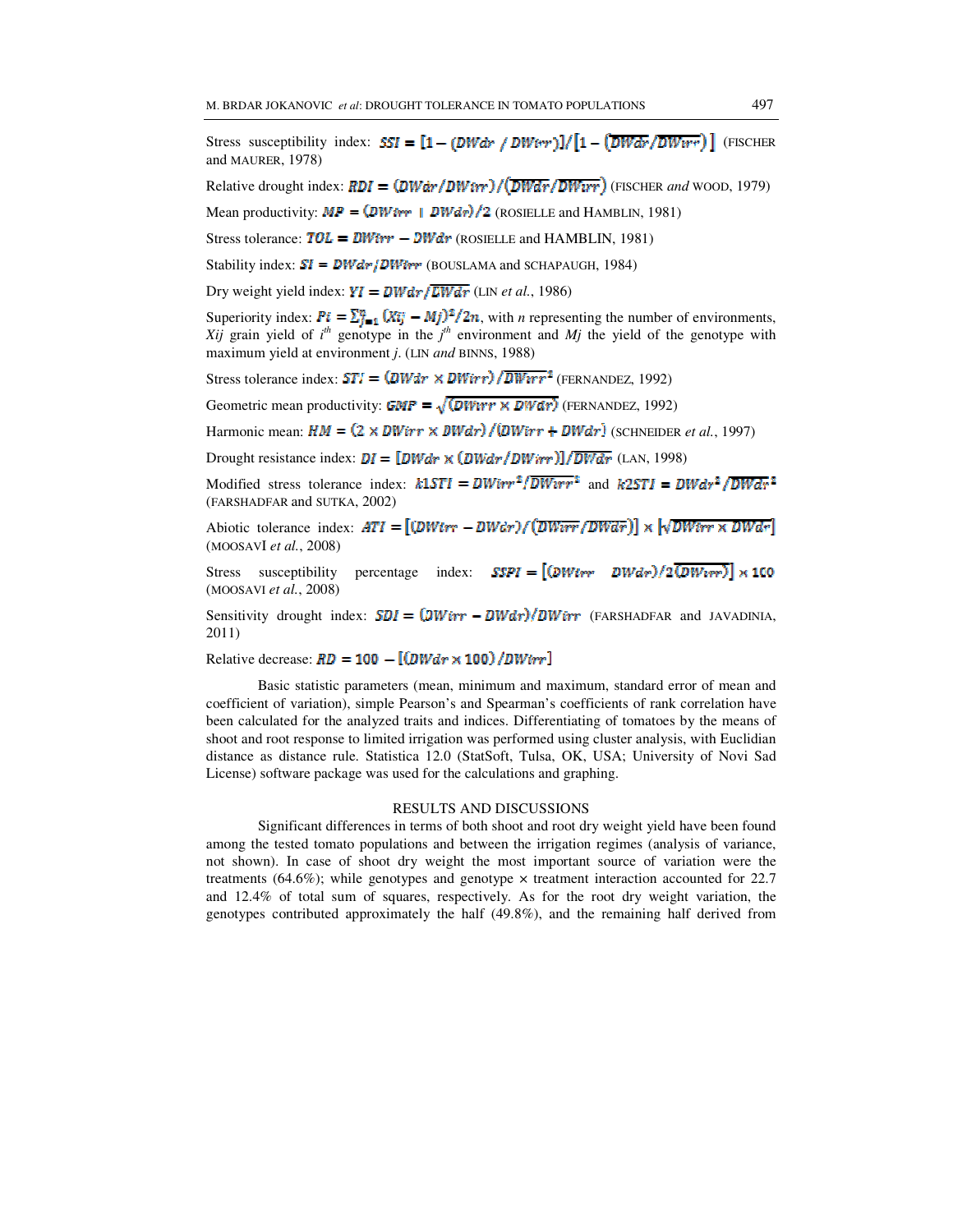genotype  $\times$  treatment interaction (25.6%) and treatments (24.3%). Similar effects of drought on tomato genotypes have been reported by CHAVAN *et al.* (2009) and WAHB-ALLAH *et al.* (2011).

On average, aboveground parts accounted for the whole 95.7 and 93.2% of the total plant biomass (at optimal and limited irrigation, respectively, Table 1); therefore the shoot dry weight yield was further considered as selection criterion for drought tolerance. In addition, both analyzed parameters were reduced by drought treatment, with more pronounced effect on shoot dry weight than on the roots (average decreases of 64.4 and 35.7%, respectively). This resulted in an increase of root fraction in the total dry weight yield determined at drought. An increased root-shoot ratio in tomato grown at unfavorable water supply or high salinity is expected and documented by other authors (e.g. ÅGREN and FRANKLIN, 2003); however, there are different reports about the parameters that contributed to this increase. ALBACETE *et al.* (2008) reported retarded shoot, maintained root growth and thus increased root-shoot ratio in tomato seedlings exposed to salinity stress. Similarly, in an experiment conducted by PROKIĆ *and* STIKIĆ (2011) drought treatment provoked an increase in tomato root length and density. This partial discrepancy with our results could be explained by the differences in number of genotypes included in the analyses, stress intensity and the method of its application. In our study, considerably wide intervals of variation for shoot and root dry weight indicate the possibilities for manipulation aimed to breed tomatoes with enhanced tolerance to drought.

*Table 1. Shoot and root dry weight yields (g) and root-shoot ratio (%) in 41 tomato genotypes grown at two irrigation regimes* 

| $\ldots$   |                  |       |      |       |           |      |
|------------|------------------|-------|------|-------|-----------|------|
| Treatment  | Trait            | Mean  | Min  | Max   | <b>SE</b> | CV   |
| Irrigation | Shoot dry weight | 149.6 | 30.1 | 263.6 | 7.9       | 33.7 |
|            | Root dry weight  | 6.7   | 1.7  | 16.0  | 0.6       | 55.9 |
|            | Root-shoot ratio | 4.4   | 1.8  | 11.5  | 0.3       | 48.8 |
| Drought    | Shoot dry weight | 49.0  | 18.4 | 85.6  | 2.6       | 33.8 |
|            | Root dry weight  | 3.6   | 1.5  | 6.7   | 0.2       | 35.2 |
|            | Root-shoot ratio | 7.4   | 3.0  | 13.6  | 0.5       | 39.4 |
|            |                  |       |      |       |           |      |

SE-standard error of mean, CV-coefficient of variation (%)

*Table 2. Pearson's coefficients of correlation among shoot (SDW) and root (RDW) dry weight yields in tomato grown at optimal irrigation (irr) and drought (dr)* 

| $\sim$        |       |               |            |
|---------------|-------|---------------|------------|
|               | SDWdr | <b>RDWirr</b> | RDWdr      |
| SDWirr        | 0.50  | $**$<br>0.53  | 0.25       |
| SDWdr         |       | 0.00          | 0.11       |
| <b>RDWirr</b> |       |               | **<br>0.53 |

\*\*-significant at 0.01 level of probability

In order to further investigate the effects of limited irrigation on tomato shoot-root ratio, simple correlation coefficients have been calculated among these parameters (Table 2). A positive correlation  $(r=0.53^{**})$  was found between shoot and root dry weight implying that the tomato plants with extensive aboveground parts tend to develop stronger roots, when optimally irrigated. However, there was no correlation  $(r=0.11)$  between the two parameters at drought, which may be explained by genotypic differences in terms of root adjustments to stress conditions. This assumption may be in accordance to the results of a study (NAHAR *and*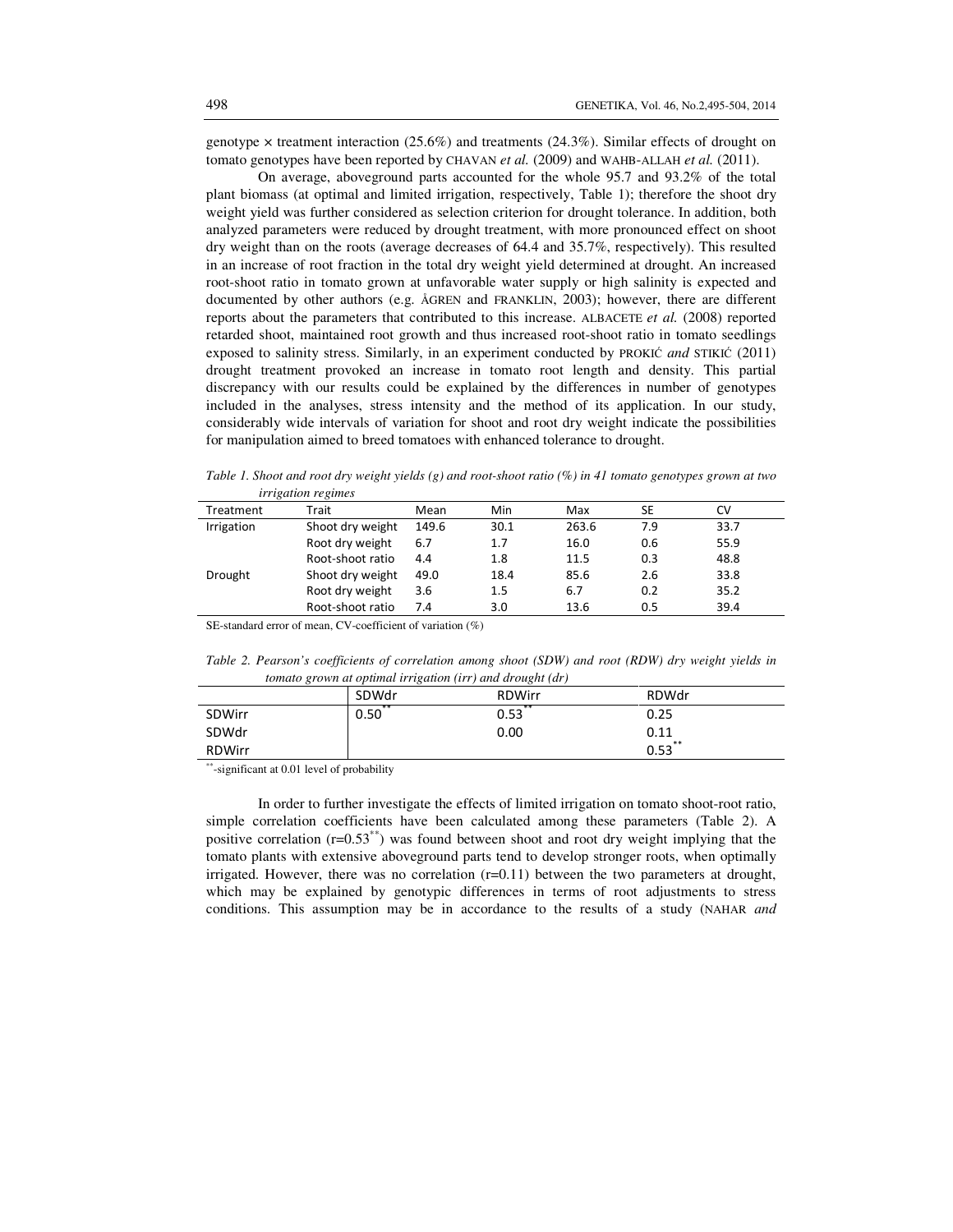GRETZMACHER, 2011) including only seven tomato genotypes which exhibited highly significant differences concerning root dry weight and length, shoot dry weight and root-shoot ratio when grown at optimal and several variants of limited irrigation.

|                    | at optimal irrigation (irr) and drought (dr) |          |         |                 |           |                     |                      |  |
|--------------------|----------------------------------------------|----------|---------|-----------------|-----------|---------------------|----------------------|--|
| Shoot dry weight   |                                              |          |         |                 |           |                     |                      |  |
| Index              | Mean                                         | Min      | Max     | <b>SE</b>       | <b>CV</b> | $r_{(SDWirr)}$      | r <sub>(SDWdr)</sub> |  |
| SSI                | 0.957                                        | 0.260    | 1.260   | 0.036           | 23.7      | 0.49                | $-0.48$              |  |
| <b>RDI</b>         | 1.088                                        | 0.463    | 2.520   | 0.073           | 42.8      | $-0.49$ *           | $0.48$ **            |  |
| <b>MP</b>          | 99.3                                         | 27.5     | 173.4   | 4.7             | 30.4      | $0.96^{*}$          | 0.64                 |  |
| <b>TOL</b>         | 100.6                                        | 5.3      | 196.0   | 7.0             | 44.4      | 0.94                | 0.16                 |  |
| SI                 | 0.356                                        | 0.152    | 0.830   | 0.024           | 42.8      | $-0.49$             | 0.48                 |  |
| YI                 | 1.000                                        | 0.375    | 1.750   | 0.053           | 33.8      | 0.44                | 1.00                 |  |
| Pi                 | 4271.6                                       | 1.6      | 14553.7 | 469.8           | 70.4      | $-0.99$ **          | $-0.53$              |  |
| STI                | 0.346                                        | 0.033    | 1.000   | 0.032           | 59.7      | $0.80$ **           | 0.86                 |  |
| GMP                | 84.3                                         | 27.3     | 149.5   | 4.0             | 30.0      | $0.80^{**}$         | 0.86                 |  |
| HM                 | 72.1                                         | 27.2     | 129.0   | 3.5             | 31.5      | $0.62$ **           | 0.97                 |  |
| DI                 | 0.373                                        | 0.073    | 1.170   | 0.036           | 61.0      | $-0.07$             | 0.82                 |  |
| $k_1$ STI          | 0.511                                        | 0.001    | 3.040   | 0.102           | 127.2     | $0.96$ **           | 0.64                 |  |
| k <sub>2</sub> STI | 0.508                                        | 0.009    | 3.050   | 0.096           | 121.0     | $0.63$ **           | 0.96                 |  |
| ATI                | 3020.0                                       | 47.2     | 8597.9  | 315.6           | 66.9      | $0.99$ **           | 0.43                 |  |
| <b>SSPI</b>        | 33.6                                         | 1.8      | 65.5    | 2.3             | 44.4      | 0.94                | 0.16                 |  |
| SDI                | 0.644                                        | 0.175    | 0.850   | 0.024           | 23.7      | $0.49$ **           | $-0.48$ <sup>*</sup> |  |
| <b>RD</b>          | 64.4                                         | 17.5     | 84.8    | 2.4             | 23.7      | $0.49$ **           | $-0.48$              |  |
|                    |                                              |          |         | Root dry weight |           |                     |                      |  |
| Index              | Mean                                         | Min      | Max     | <b>SE</b>       | CV        | $r_{(RDWirr)}$      | $r_{(RDWdr)}$        |  |
| SSI                | 0.765                                        | $-1.407$ | 1.649   | 0.097           | 81.5      | 0.76                | $-0.10$              |  |
| <b>RDI</b>         | 1.206                                        | 0.431    | 3.111   | 0.085           | 45.3      | $-0.76$ **          | 0.10                 |  |
| <b>MP</b>          | 5.2                                          | 1.6      | 10.8    | 0.4             | 44.2      | $0.97$ **           | $0.69$ **            |  |
| TOL                | 3.2                                          | $-1.6$   | 11.6    | 0.5             | 103.8     | $0.90$ **           | 0.17                 |  |
| SI                 | 0.643                                        | 0.230    | 1.658   | 0.045           | 45.3      | $-0.76$             | 0.10                 |  |
| YI                 | 1.000                                        | 0.427    | 1.874   | 0.055           | 35.2      | 0.53                | $1.00^{**}$          |  |
| Pi                 | 27.7                                         | 0.3      | 57.8    | $2.4$           | 56.7      | $-0.99$             | $-0.59$              |  |
| STI                | 0.587                                        | 0.057    | 1.959   | 0.074           | 81.0      | 0.93                | 0.78                 |  |
| GMP                | 4.8                                          | 1.6      | 9.4     | 0.3             | 40.4      | $0.93***$           | 0.78                 |  |
| HM                 | 4.5                                          | 1.6      | 8.5     | 0.3             | 38.0      | $0.86^{**}$         | 0.86                 |  |
| DI                 | 0.648                                        | 0.166    | 1.861   | 0.060           | 58.9      | $-0.24$             | 0.66                 |  |
| $k_1$ STI          | 1.358                                        | 0.004    | 11.029  | 0.366           | 172.5     | $0.99$ <sup>*</sup> | 0.64                 |  |
| k <sub>2</sub> STI | 0.960                                        | 0.010    | 5.777   | 0.217           | 145.0     | $0.80^{**}$         | 0.92                 |  |
| ATI                | 10.5                                         | $-2.7$   | 52.5    | 2.1             | 130.4     | $0.97$ **           | 0.37                 |  |
| <b>SSPI</b>        | 23.4                                         | $-11.9$  | 86.3    | 3.8             | 103.8     | 0.90                | 0.17                 |  |
| SDI                | 0.357                                        | $-0.657$ | 0.770   | 0.045           | 81.5      | 0.76                | $-0.10$              |  |
| <b>RD</b>          | 35.7                                         | $-65.8$  | 77.0    | 4.5             | 81.5      | $0.76$ **           | $-0.10$              |  |

*Table 3. Drought stress selection indices (SSI-RD) and Spearman's coefficients of rank correlation (r) between the indices and tomato seedling's shoot (SDW) and root (RDW) dry weight determined* 

SE-standard error of mean, CV-coefficient of variation (%)

\*, \*\*-significant at 0.05 and 0.01 levels of probability, respectively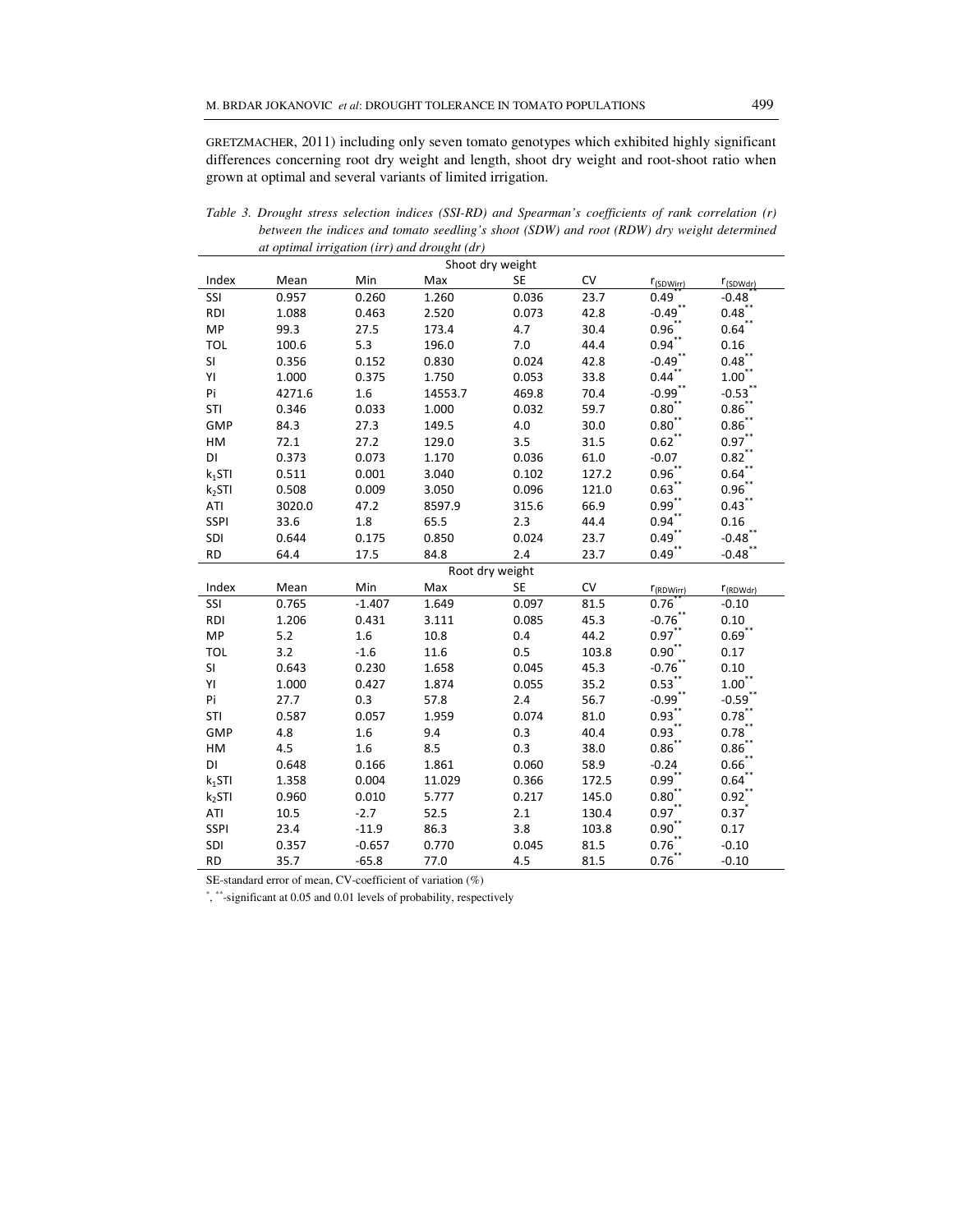

Figure 1. Dendogram of the tomato populations based on drought stress selection indices calculated for shoot (a) and root (b) dry weight yield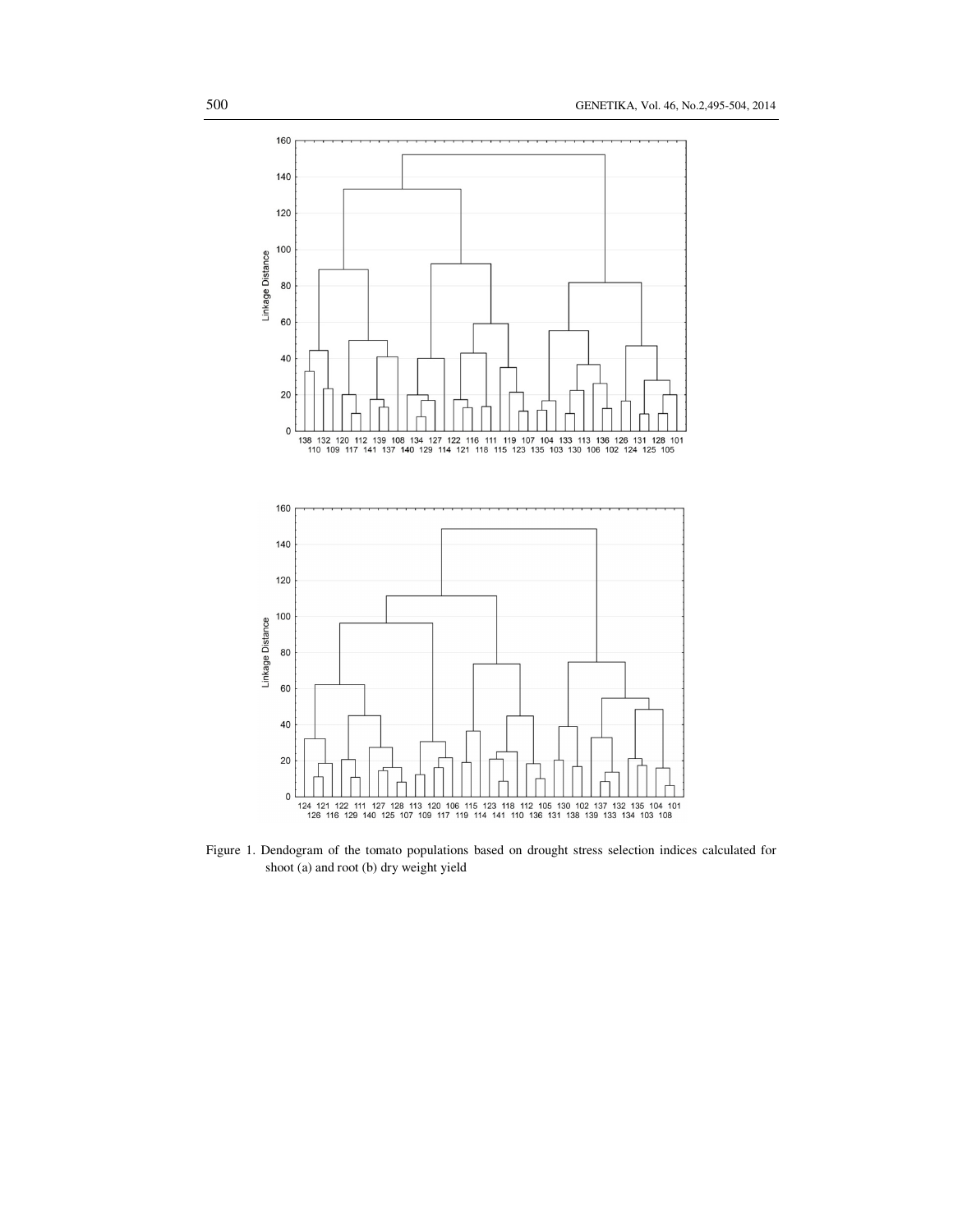Nevertheless, shoot dry weight yield was in our study considered as selection criterion for drought tolerance in vegetative stage of tomato development; however, it is essential for plant breeders to decide on the method for differentiating the level of the tolerance among the genotypes. Numerous drought stress selection indices taking into account the relations between plant performance at stress and non-stress conditions have been proposed for this purpose (e.g. FISCHER and MAURER, 1978; FERNANDEZ, 1992; MOOSAVI *et al.*, 2008) and employed in several field and vegetable crops, such as wheat, maize, oat, rye, tomato and mung bean (ANWAR *et al.*, 2011; FARSHADFAR *et al.*, 2013; ZDRAVKOVIĆ *et al.*, 2013). In our study, sixteen commonly used selection indices have been calculated for both shoot and root dry weights (Table 3). Substantial variation was noted among the populations for all the indices, providing a good basis for their ranking in terms of drought tolerance. However, the ranking was not the same for all indices (not shown) which notably complicate the selection. In an attempt to determine the indices that are the most suitable for differentiating the populations, Spearman's coefficients of rank correlation have been calculated between the indices and dry weights measured at stress and non-stress conditions. However, all the indices correlated to stress and/or non-stress dry weights and those not correlating to dry weight determined at particular irrigation regime were not the same for shoots and roots. This was somewhat expected; since considerably different relationships among the indices and parameters related to drought tolerance have been reported by other authors (e.g. ANWAR *et al.*, 2011; ILKER *et al.*, 2011), even for the same material tested in different seasons (FARSHADFAR *et al.*, 2012). Therefore, differentiating the populations in terms of drought tolerance was performed taking into account their ranking on the basis of all sixteen calculated selection indices and using the method of cluster analysis (Figure 1).

The classification of populations in terms of shoot and root response to limited irrigation is depicted in Figure 1. Two main clusters are clearly noticeable in both dendograms. As for shoot dry weight, the two clusters separate populations with good or medium (subcluster 126-101 and 135-102, respectively) performance at both irrigation regimes from other populations. Amongst the remaining populations, attention should be paid on subcluster with populations 138-109 which are drought tolerant but with inherently low shoot dry weights. Comparatively low shoot dry weights are not necessarily undesirable; tomato varieties differ dramatically in terms of morphological characters such as plant height, number and length of lateral branches, fruit size etc. (GLOGOVAC *et al.*, 2010; ZDRAVKOVIĆ *et al.*, 2010), implying the variation in weight of plant vegetative parts. Thus, populations 126, 124, 131, 125, 128, 105, 101, 138, 110, 132 and 109 may be considered as starting material in selection for tomato drought tolerance. As seen in Figure 1b, those populations differed significantly in terms of root dry weight response to drought; e.g. 101, 131, 132 and 138 belong to the cluster which separates populations with low root dry weight at both optimal and limited irrigation (101-131) from other populations. On average, populations classified in this cluster exhibited moderate decrease (101, 131), and in one third of the cases the weight of their roots was even increased (132, 138) at drought treatments when compared to optimally irrigated control. On the other hand, drought caused significant root dry weight reduction in populations 124, 126, 125 and 128. Thus, the results of this study indicate that drought tolerant tomato genotypes differ in root adjustments to limited water supply, at least in vegetative stage of plant development.

Research on tomato drought tolerance has been mostly done on wild relatives and possibilities for introducing desirable alleles from exotic germplasm. When it comes to commercial cultivars and hybrids that are generally considered sensitive to abiotic stresses, few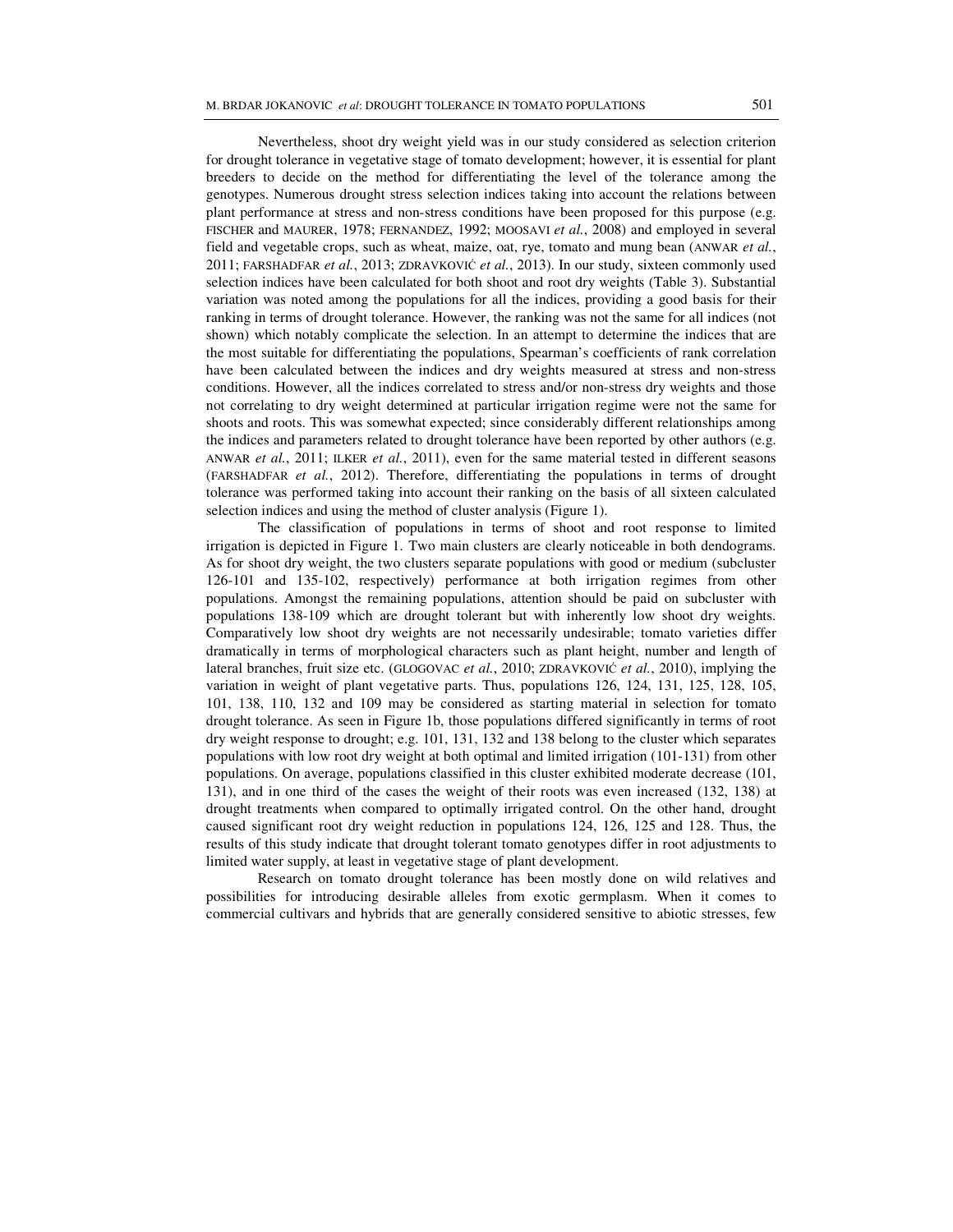reports are available in the literature (FOOLAD *et al.*, 2003; FOOLAD, 2007; CHAVAN *et al.*, 2010). Tomatoes require adequate irrigation throughout the whole life cycle, with drought tolerance at one stage of development not necessarily correlating to tolerance at other stages. Therefore, a comprehensive research, preferably including all major plant developmental stages as well as fruit yield and quality as final selection criteria for tolerance would be useful contribution for solving the problem.

### **CONCLUSIONS**

The results of this study indicate that genotypes designated with numbers 126, 124, 131, 125, 128, 105, 101, 138, 110, 132 and 109 in Smederevska Palanka tomato germplasm collection exhibit satisfactory level of drought tolerance, at least at the stage of intensive vegetative growth.

Root dry weight of the drought tolerant genotypes responded differently to limited water supply, in the range from increase of 65.8 (138) to decrease of 76.2% (126). Therefore, at vegetative stage of development, tomato genotypes differ in root adjustments to limited water supply.

#### ACKNOWLEDGEMENTS

To Ministry of Education, Science and Technological Development of Republic of Serbia, for financial support (TR 31005 and TR 31059).

Received April 21<sup>h</sup>, 2014 Accepted July 22<sup>th</sup>, 2014

### REFERENCES

ÅGREN, G.I., O. FRANKLIN (2003): Root:shoot ratios, optimization and nitrogen productivity. Ann. Bot. *92*, 795-800.

- ALBACETE, A., M.E. GHANEM, C. MARTÍNEZ-ANDÚJAR, M. ACOSTA, J. SÁNCHEZ-BRAVO, V. MARTÍNEZ, S. LUTTS, I.C. DODD, F. PÉREZ-ALFOCEA (2008): Hormonal changes in relation to biomass partitioning and shoot growth impairment in salinized tomato (*Solanum lycopersicum* L.) plants. J. Exp. Bot. *59*, 4119-4131.
- ANWAR, J., G.M. SUBHANI, M. HUSSAIN, J. AHMAD, M. HUSSAIN, M. MUNIR (2011): Drought tolerance indices and their correlation with yield in exotic wheat genotypes. Pak. J. Bot. *43*, 1527-1530.
- BOUSLAMA, M., W.T. SCHAPAUGH (1984): Stress tolerance in soybean. Part 1. Evaluation of three screening techniques for heat and drought tolerance. Crop Sci. *24*, 933-937.

CHAVAN, M.L., T. SHANTAPPA, P.M. MUNIKRISHANAPPA (2009): Effect of drought on variations in leaf morphology of tomato (*Lycopersicon esculentum*) genotypes. Journal of Ecobiology *25*, 173-183.

CHAVAN, M.L., B.S. JANAGOUDAR, P.R. DHARMATTI, R.V. KOTI (2010): Effect of drought on growth attributes of tomato (*Lycopersicon esculentum* Mill.) genotypes. Indian Journal of Plant Physiology *15*, 11-18.

FAO (2014): FAOSTAT, http://faosta.fao.org

FARSHADFAR, E., J. SUTKA (2002): Screening drought tolerance criteria in maize. Acta Agron. Hung. *50*, 411-416.

FARSHADFAR, E., J. JAVADINIA (2011): Evaluation of chickpea (*Cicer arietinum* L.) genotypes for drought tolerance. Seed and Plant Improvement Journal *27*, 517-537 (in Persian).

FARSHADFAR, E., M.M. POURSIAHBIDI, A.R.P. ABOOGHADAREH (2012): Repeatability of drought tolerance indices in bread wheat genotypes. International Journal of Agriculture and Crop Sciences *4*, 891-903.

FARSHADFAR, E., R. MOHAMMADI, M. FARSHADFAR, S. DABIRI (2013): Relationships and repeatability of drought tolerance indices in wheat-rye disomic addition lines. Aust. J. Crop Sci. *7*, 130-138.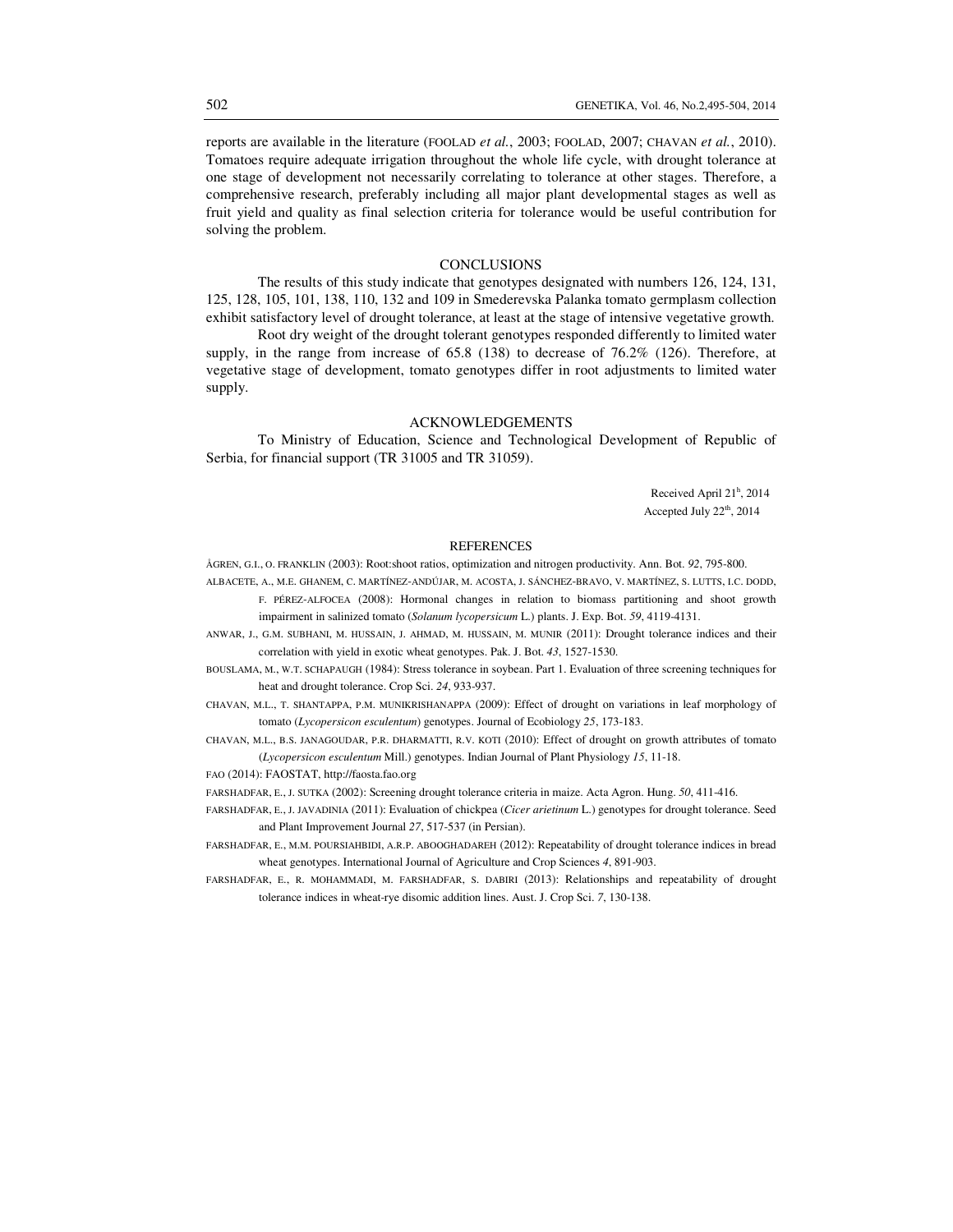- FERNANDEZ, G.C.J. (1992): Effective selection criteria for assessing plant stress tolerance. In: Adaptation of food crops to temperature and water stress, (Ed.) Kuo, C.G., Shanhua: Asian Vegetable Research and Development Center, Taiwan, Publ. No. 93-410, 257-270.
- FISCHER, R.A., R. MAURER (1978): Drought resistance in spring wheat cultivars: I. Grain yield response. Aust. J. Agric. Res. *29*, 897-912.
- FISCHER, R.A., J.T. WOOD (1979): Drought resistance in spring wheat cultivars: III. Yield association with morphophysiological traits. Aust. J. Agric. Res. *30*, 1001-1020.
- FOOLAD, M.R., L.P. ZHANG, P. SUBBIAH (2003): Genetics of drought tolerance during seed germination in tomato: Inheritance and QTL mapping. Genome *46*, 536-545.
- FOOLAD, M.R. (2007): Current status of breeding tomatoes for salt and drought tolerance. In: Advances in molecular breeding toward drought and salt tolerant crops, (Eds.) Jenks, M.A., Hasegawa, P.M., Mohan Jain, S., Springer, Dordrecht, Netherlands, 669-700.
- GLOGOVAC, S., A. TAKAČ, J. GVOZDANOVIĆ-VARGA (2010): Tomato (*L. esculentum* Mill.) genotypes variability of fruit traits. Genetika *42*, 397 - 406.
- ILKER, E., O. TATAR, F. AYKUT TONK, M. TOSUN (2011): Determination of tolerance level of some wheat genotypes to post-anthesis drought. Turk. J. Field Crops *16*, 59-63.
- KRESOVIC, B., G. MATOVIC, E. GREGORIC, S. DJURICIN, D. BODROZA (2014): Irrigation as a climate change impact mitigation measure: An agronomic and economic assessment of maize production in Serbia. Agric. Water Manage. *139*, 7-16.
- LAN, J. (1998): Comparison of evaluating methods for agronomic drought resistance in crops. Acta Agriculturae Borealioccidentalia Sinica *7*, 85-87.
- LIN, C.S., M.R. BINNS, L.P. LEFKOVITCH (1986): Stability analysis: where do we stand? Crop Sci. *26*, 894-900.
- LIN, C.S., M.R. BINNS (1988): A superiority measure of cultivar performance for cultivar x location data. Can. J. Plant Sci. *68*, 193-198.
- MAKSIMOVIĆ, L., I. ĐALOVIĆ, D. ADAMOVIĆ, B. PEJIĆ (2012): Dinamika vlažnosti zemljišta tokom 2012. godine u usevima nekih lekovitih biljnih vrsta pri konvencionalnoj i organskoj proizvodnji. Bilten za alternativne biljne vrste 44, 32-39.
- MOOSAVI, S.S., B. YAZDI SAMADI, M.R. NAGHAVI, A.A. ZALI, H. DASHTI, A. POURSHAHBAZI (2008): Introduction of new indices to identify relative drought tolerance and resistance in wheat genotypes. Desert *12*, 165-178.
- NAHAR, K, R. GRETZMACHER (2011): Response of shoot and root development of seven tomato cultivars in hydroponic system under water stress. Academic Journal of Plant Sciences *4*, 57-63.
- PROKIĆ, LJ., R. STIKIĆ (2011): Effects of different drought treatments on root and shoot development of the tomato wild type and *flacca* mutant. Arch. Biol. Sci. *63*, 1167-1171.
- ROSIELLE, A.A., J. HAMBLIN (1981): Theoretical aspects of selection for yield in stress and non-stress environments. Crop Sci. *21*, 943-946.
- SCHNEIDER, K.A., R.R. SENRA, F.I. PEREZ, B.C. ENRIQUEZ, J.A.A. GALLEGOS, P.R. VALLEGO, N. WASSIMI, J.D. KELLEY (1997): Improving common bean performance under drought stress. Crop Sci. *37*, 43-50.
- STATISTICAL OFFICE OF THE REPUBLIC OF SERBIA (2012): Statistical yearbook of the Republic of Serbia. Statistical office of the Republic of Serbia, Belgrade, p. 410.
- TAKAČ, A., Đ. GVOZDENOVIĆ, D. BUGARSKI, J. ČERVENSKI (2007): Savremena proizvodnja paradajza. Zbornik radova Instituta za ratarstvo i povrtarstvo *43*, 269-281.
- WAHB-ALLAH, M.A., A.A. ALSADON, A.A. IBRAHIM (2011): Drought tolerance of several tomato genotypes under greenhouse conditions. World Applied Sciences Journal *15*, 933-940.
- ZDRAVKOVIĆ, J., N. PAVLOVIĆ, Z. GIREK, M. ZDRAVKOVIĆ, D. CVIKIĆ (2010): Characteristics important for organic breeding of vegetable crops. Genetika *42*, 223-233.